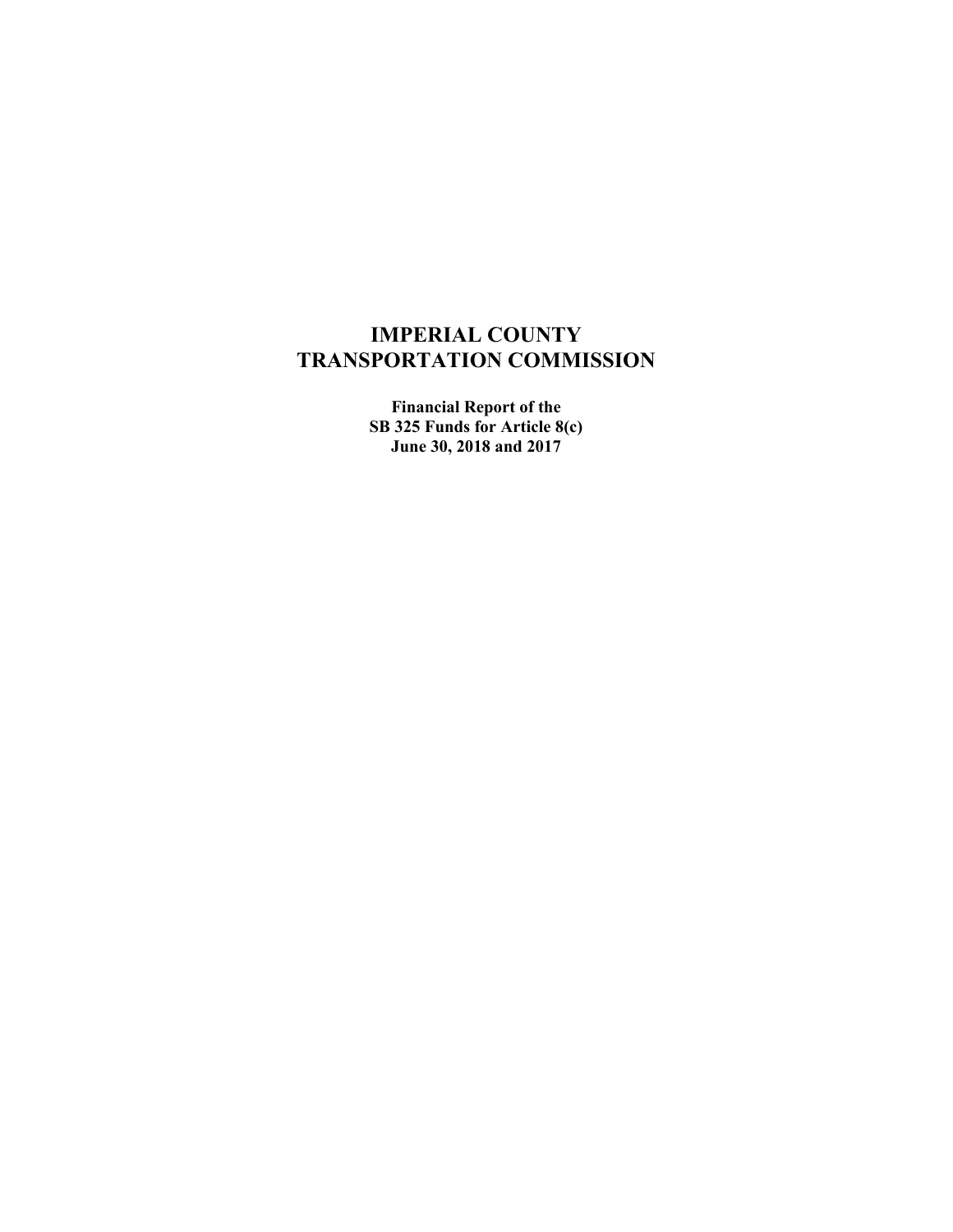## **IMPERIAL COUNTY TRANSPORTATION COMMISSION Financial Report of the SB 325 Funds for Article 8(c) June 30, 2018 and 2017**

## **TABLE OF CONTENTS**

| <b>FINANCIAL STATEMENTS</b>                                                                                                                                                                     |  |
|-------------------------------------------------------------------------------------------------------------------------------------------------------------------------------------------------|--|
|                                                                                                                                                                                                 |  |
|                                                                                                                                                                                                 |  |
|                                                                                                                                                                                                 |  |
|                                                                                                                                                                                                 |  |
| <b>INDEPENDENT AUDITORS' REPORT ON INTERNAL CONTROL OVER</b><br><b>FINANCIAL REPORTING AND ON COMPLIANCE AND OTHER MATTERS</b><br><b>BASED ON AN AUDIT OF FINANCIAL STATEMETNS PERFOREMD IN</b> |  |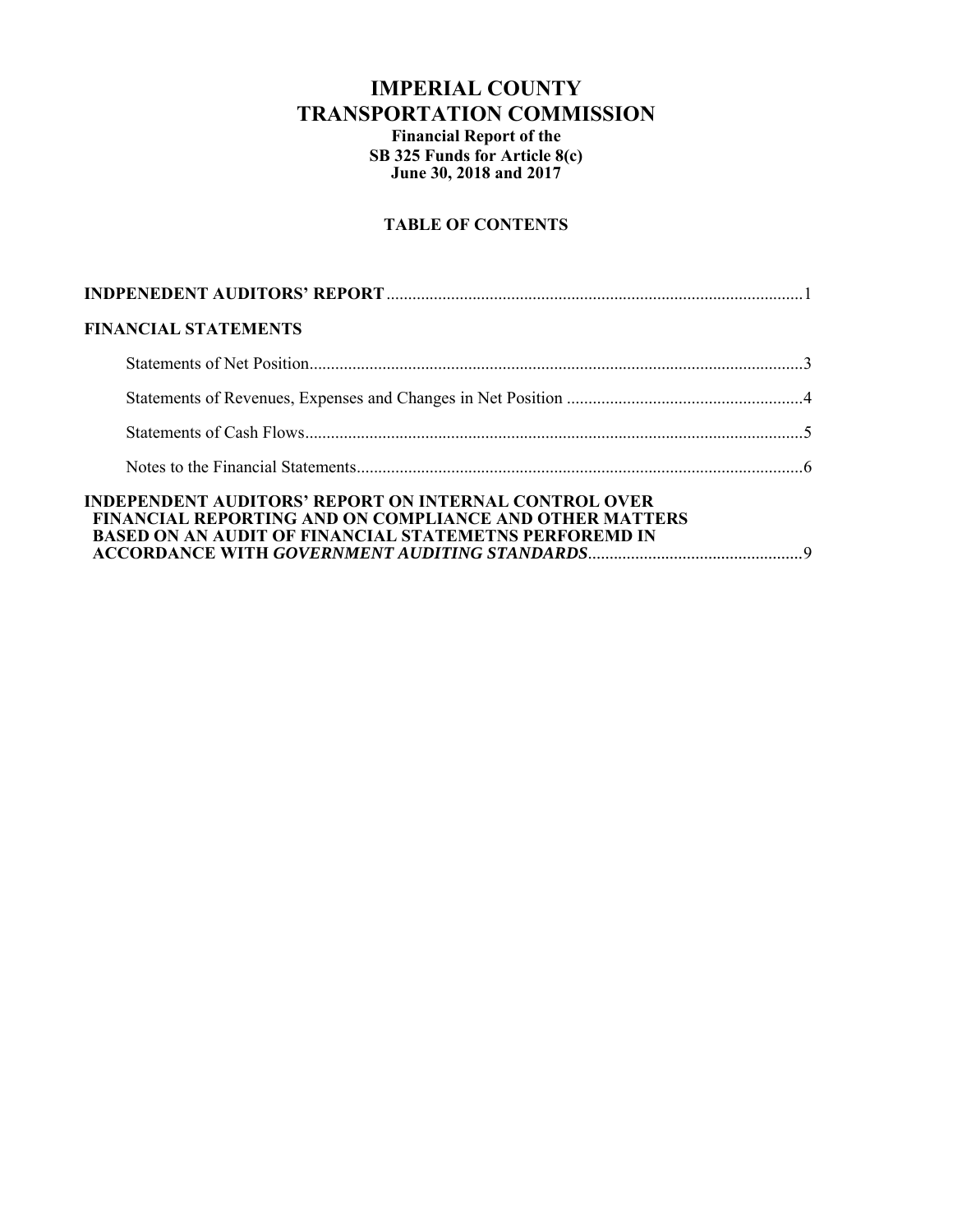

VALUE THE difference

## **INDEPENDENT AUDITORS' REPORT**

To the Commission Board Members County of Imperial, California

#### **Report on the Financial Statements**

We have audited the accompanying financial statements of the SB 325 Fund for Article 8(c) of the Imperial County Transportation Commission as of and for the year ended June 30, 2018, and the related notes to the financial statements, which collectively comprise the basic financial statements, as listed in the table of contents.

#### **Management's Responsibility for the Financial Statements**

Management is responsible for the preparation and fair presentation of these financial statements in accordance with accounting principles generally accepted in the United States of America; this includes the design, implementation and maintenance of internal control relevant to the preparation and fair presentation of financial statements that are free from material misstatement, whether due to fraud or error.

#### **Auditors' Responsibility**

Our responsibility is to express an opinion on these financial statements based on our audit. We conducted our audits in accordance with auditing standards generally accepted in the United States of America and the standards applicable to financial audits contained in *Government Auditing Standards*, issued by the Comptroller General of the United States. Those standards require that we plan and perform the audit to obtain reasonable assurance about whether the financial statements are free from material misstatement.

An audit involves performing procedures to obtain audit evidence about the amounts and disclosures in the financial statements. The procedures selected depend on the auditor's judgment, including the assessment of the risks of material misstatement of the financial statements, whether due to fraud or error. In making those risk assessments, the auditor considers internal control relevant to the entity's preparation and fair presentation of the financial statements in order to design audit procedures that are appropriate in the circumstances, but not for the purpose of expressing an opinion on the effectiveness of the entity's internal control. Accordingly, we express no such opinion. An audit also includes evaluating the appropriateness of accounting polices used and the reasonableness of significant accounting estimates made by management, as well as evaluating the overall presentation of the financial statements.

We believe that the audit evidence we have obtained is sufficient and appropriate to provide a basis for our audit opinion.

#### **Opinion**

In our opinion, the financial statements referred to above present fairly, in all material respects, the financial position of the SB 325 Fund for Article 8(c) of the Imperial County Transportation Commission as of June 30, 2018, and the changes in financial position for the year then ended in accordance with accounting principles generally accepted in the United States of America.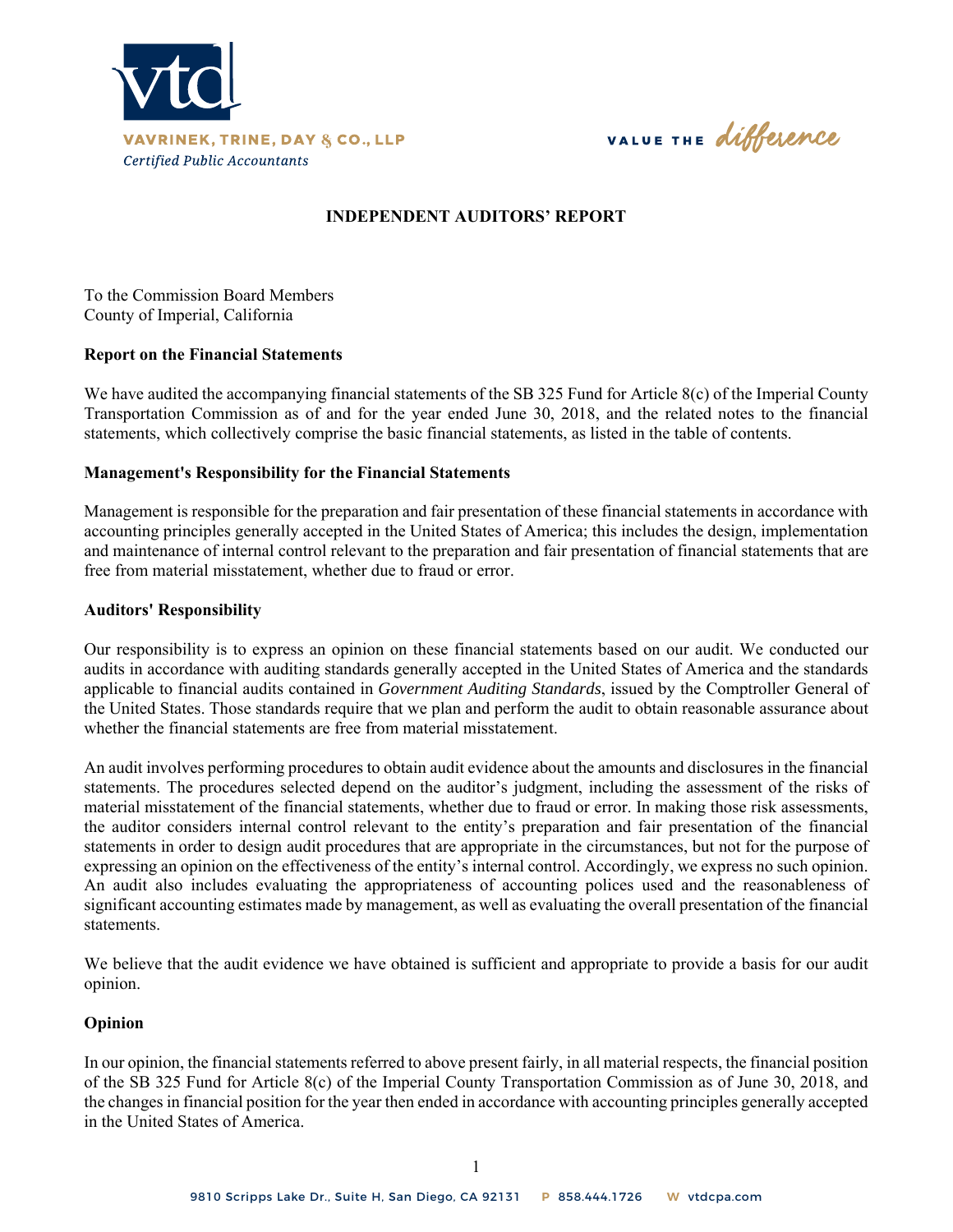## **Emphasis of Matter**

As discussed in Note 1, the financial statements present only the SB 325 Fund for Article 8(c) fund and do not purport to, and do not, present fairly the financial position of Imperial County Transportation Commission as of June 30, 2018, and the changes in its financial position for the year then ended in accordance with accounting principles generally accepted in the United States of America. Our opinion is not modified with respect to this matter.

## **Other Matters**

#### *Required Supplementary Information*

Management has omitted the management's discussion and analysis for the SB 325 Fund that accounting principles generally accepted in the United States of America requires to be presented to supplement the basic financial statements. Such missing information, although not a part of the basic financial statements, is required by the Governmental Accounting Standards Board who considers it to be an essential part of financial reporting and for placing the basic financial statements in an appropriate operational, economic, or historical context. Our opinion on the basic financial statements is not affected by this missing information.

#### *Prior-Year Comparative Information*

The financial statements include partial prior-year comparative information. Such information does not include all of the information required or sufficient detail to constitute a presentation in accordance with accounting principles generally accepted in the United States of America. Accordingly, such information should be read in conjunction with the SB 325 Fund's financial statements for the year ended June 30, 2017, from which such partial information was derived. The financial statements as of and for the year ended June 30, 2017 were audited by other auditors and their report dated March 31, 2018 expressed an unmodified opinion on the financial statements.

## **Other Reporting Required by** *Government Auditing Standards*

In accordance with *Government Auditing Standards*, we have also issued a report dated July 2, 2019, on our consideration of the Imperial County Transportation Commission's internal control over financial reporting of the SB 325 Fund and on our tests of its compliance with certain provisions of laws, regulations, contracts, grant agreements, the Transportation Development Act (TDA) Statutes and California Codes of Regulation (CCR) and other matters. The purpose of that report is solely to describe the scope of our testing of internal control over financial reporting and compliance and the results of that testing and not to provide an opinion on the effectiveness of internal control over financial reporting or on compliance. That report is an integral part of an audit performed in accordance with *Government Auditing Standards* in considering Imperial County Transportation Commission's internal control over financial reporting and compliance as it relates to the SB 325 Fund.

Vavinek, Trine, Day & Coup

San Diego, California July 2, 2019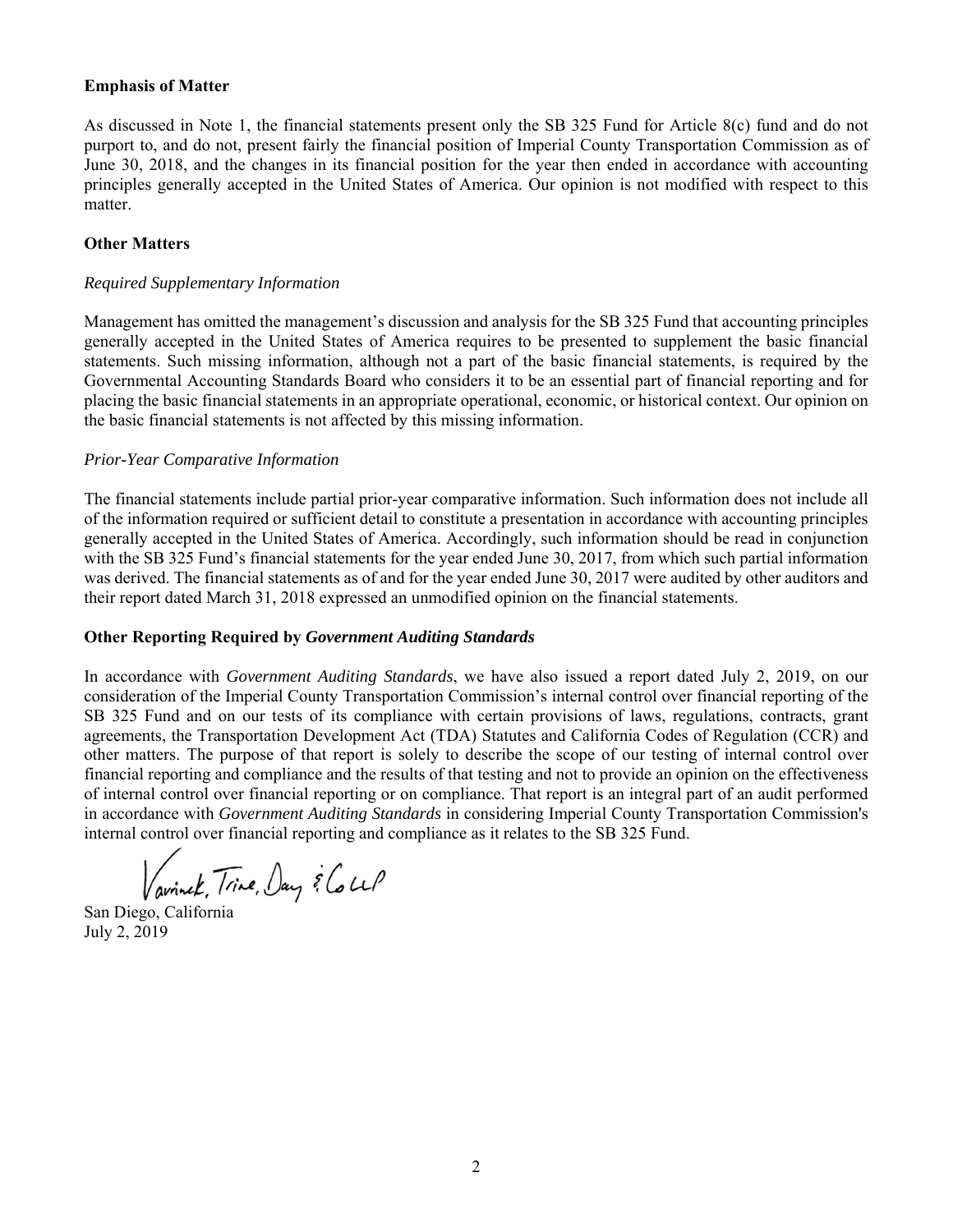## **STATEMENTS OF NET POSITION JUNE 30, 2018 AND 2017**

|                     | 2018 |                          | 2017 |   |
|---------------------|------|--------------------------|------|---|
| <b>ASSETS</b>       |      | $\overline{\phantom{0}}$ |      | - |
| <b>LIABILITIES</b>  |      |                          |      |   |
| <b>NET POSITION</b> |      |                          |      |   |

The Notes to the Financial Statements are an integral part of these statements.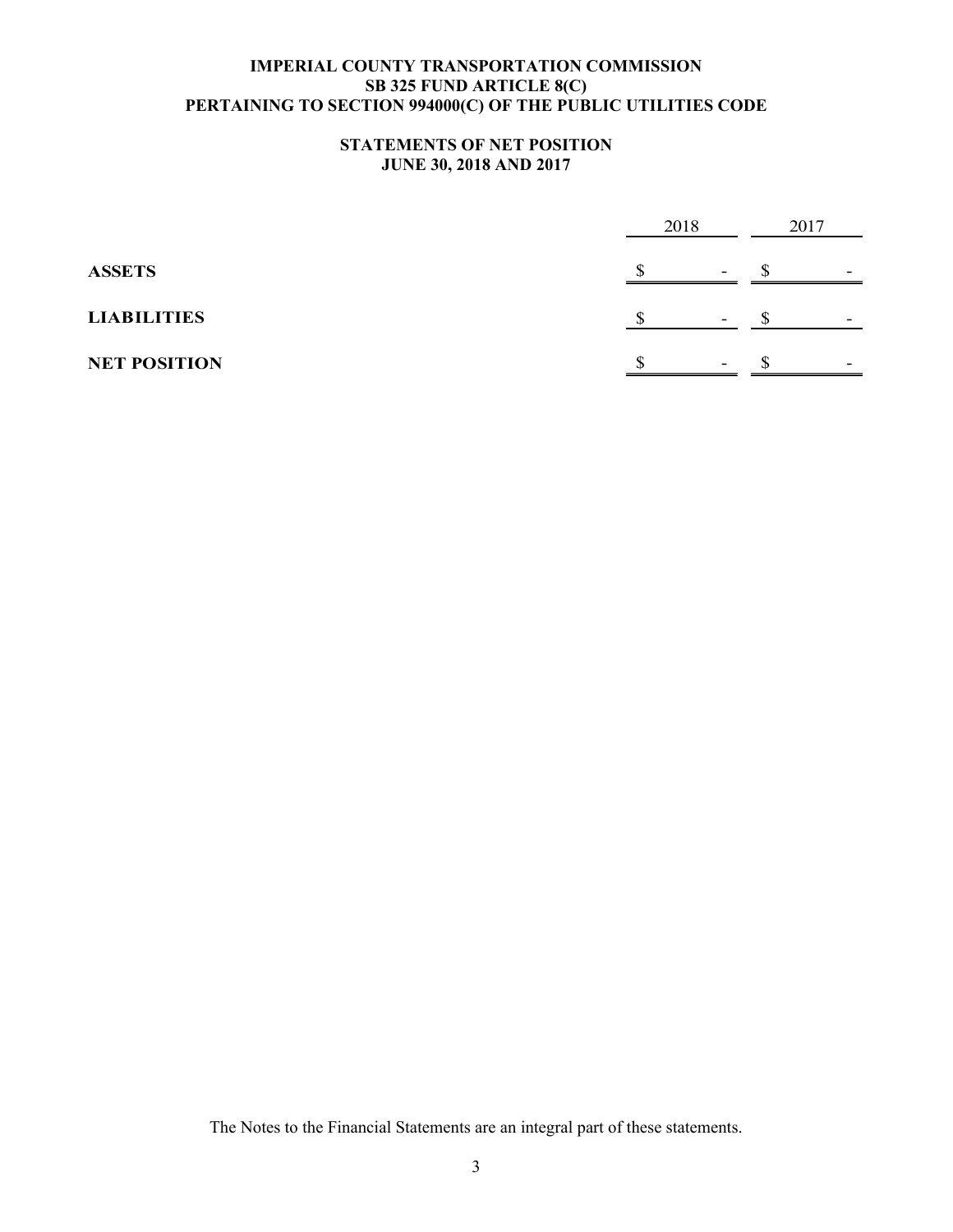## **STATEMENTS OF REVENUES, EXPENSES AND CHANGES IN NET POSITION FOR THE FISCAL YEARS ENDED JUNE 30, 2018 AND 2017**

|                                          | 2018                      | 2017           |
|------------------------------------------|---------------------------|----------------|
| <b>Operating Revenues:</b>               |                           |                |
| SB 325 Article 8(c)                      | 3,140,850<br><sup>S</sup> | 3,525,096<br>S |
| <b>Operating Expenses:</b>               |                           |                |
| <b>Purchased Transportation Services</b> | 3,140,850                 | 3,525,096      |
| Changes in Net Position                  |                           |                |
| Net Position Beginning                   | ۰                         |                |
| Net Position Ending                      | -                         |                |

The Notes to the Financial Statements are an integral part of these statements.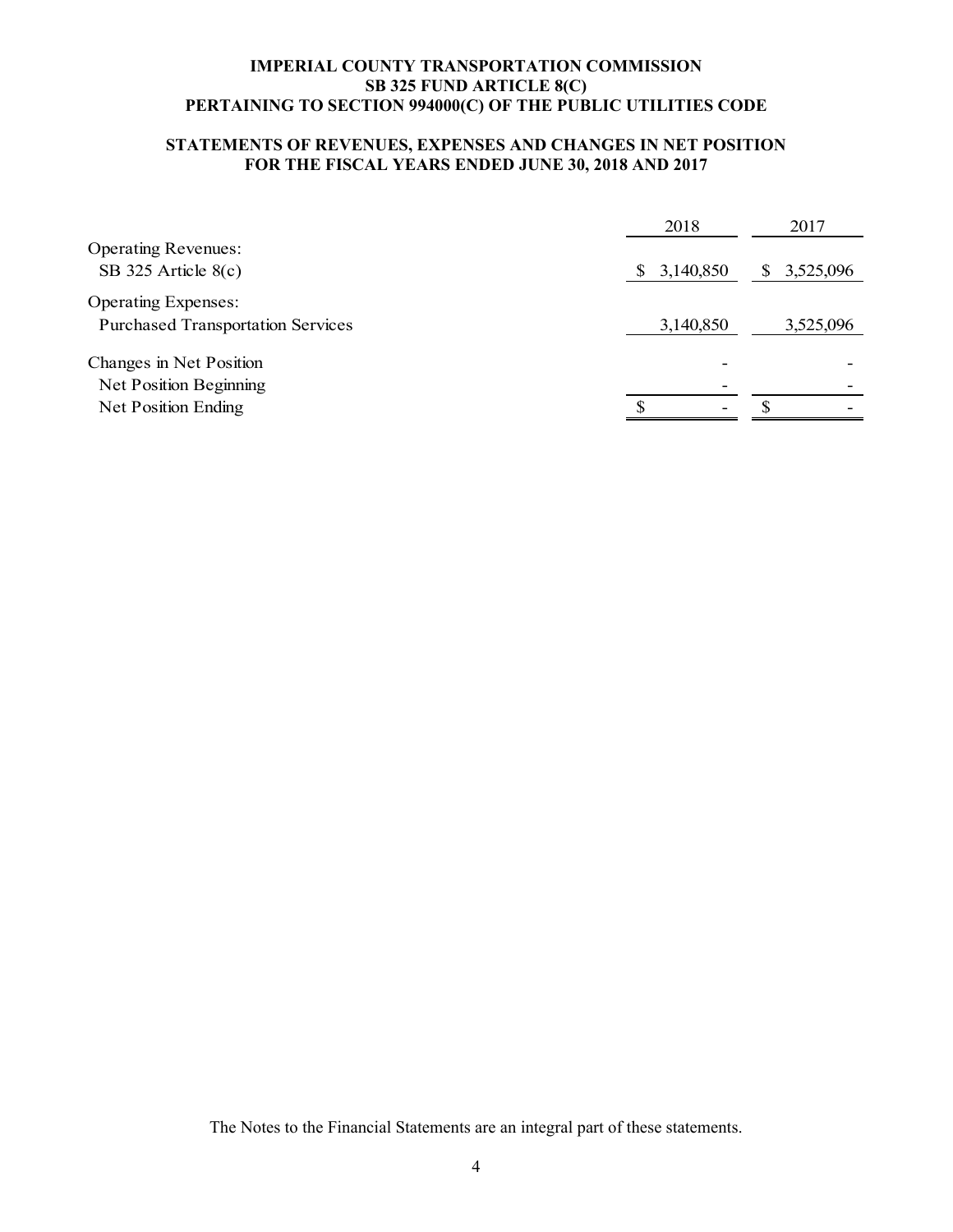## **STATEMENTS OF CASH FLOWS FOR THE FISCAL YEARS ENDED JUNE 30, 2018 AND 2017**

|                                             | 2018           | 2017            |
|---------------------------------------------|----------------|-----------------|
| <b>CASH FLOWS FROM OPERATING ACTIVITIES</b> |                |                 |
| Receipts from Transit Services              | 3,140,850<br>S | 3,525,096<br>S. |
| Payment for Transportation Services         | (3,140,850)    | (3,525,096)     |
| Net Cash Provided By Operating Activities   |                |                 |
| Net Increase in Cash and Cash Equivalents   |                |                 |
| Cash and Cash Equivalents Beginning         |                |                 |
| Cash and Cash Equivalents Ending            | -              |                 |

The Notes to the Financial Statements are an integral part of these statements.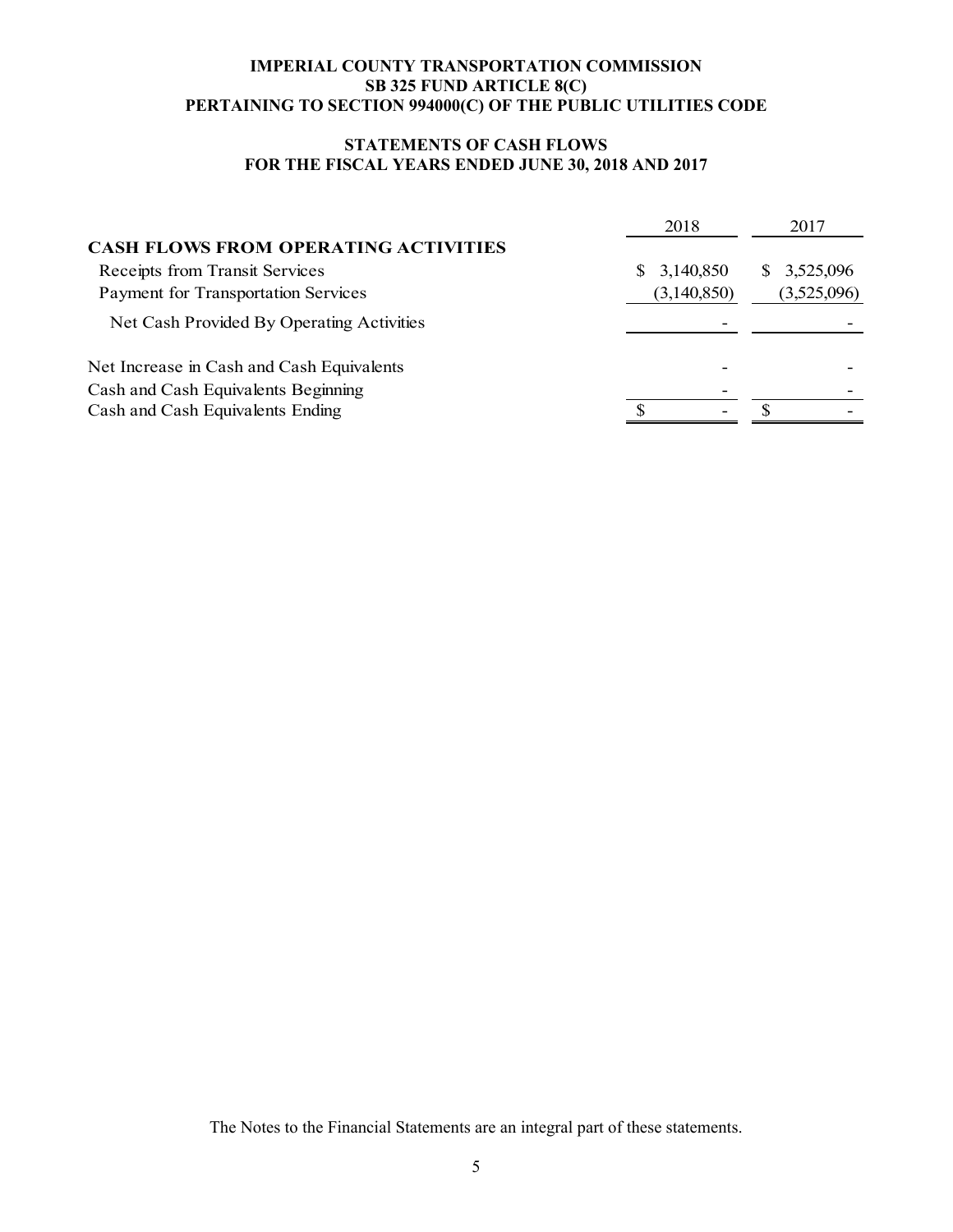## **NOTES TO THE FINANCIAL STATEMENTS JUNE 30, 2018 AND 2017**

## **NOTE 1 – SUMMARY OF SIGNIFICANT ACCOUNTING POLICIES**

#### *A. Financial Reporting Entity*

The Imperial County Transportation Commission (ICTC) SB 325 Fund was established through five contracts with outside vendors. They are held with First Transit, Inc. to provide the *Imperial Valley Transit* fixed route bus service, the *IVT ACCESS* which provides paratransit service exclusively for disabled persons under the Americans with Disabilities Act (ADA), IVT-RIDE an intra city dial-a-ride for seniors and persons with disabilities within Brawley, Calexico, Imperial and the West Shores, IVT-RIDE El Centro an intra city dial-aride for seniors and persons with disabilities within El Centro, and *IVT MedTrans* which provides nonemergency transportation to medical facilities in San Diego in order to administer regional transportation programs and services.

The financial statements are intended to reflect the financial position and changes in financial position of the SB 325 Fund of ICTC only. Accordingly, the financial statements do not purport to, and do not, present fairly the financial position of ICTC, as of June 30, 2018, and the changes in financial position thereof for the year then ended in accordance with accounting principles generally accepted in the United States of America.

#### *B. Basis of Accounting*

#### Fund Accounting

The accounts of ICTC are organized on the basis of funds. A fund is defined as an independent fiscal and accounting entity wherein operations of each fund are accounted for in a separate set of self-balancing accounts that record resources, related benefits, and equity, segregated for the purpose of carrying out specific activities. ICTC accounts for the SB 325 activities within its SB 325 Proprietary Fund.

## *C. Use of Estimates*

The preparation of financial statements in conformity with accounting principles generally accepted in the United States of America requires management to make estimates and assumptions that affect the reported amounts of assets and liabilities and disclosures at the date of the financial statements and the reported amounts of revenues and expenditures during the reporting period. Actual results could differ from those estimates.

#### *D. Cash and Cash Equivalents*

The County of Imperial's Auditor-Controller's office acts as a trustee for the funds received and disbursed. Cash and investments are held in the County investment pool to facilitate cash management and maximize investment opportunities and yields. Investment income resulting from this pooling is allocated to the respective funds including the SB 325 fund average cash balance. The investment policies and the risks related to cash and investments, applicable to the SB 325 fund, are those of the County investment pool and are disclosed in the County's basic financial statements. The County's basic financial statements can be obtained at the County Administrative Office.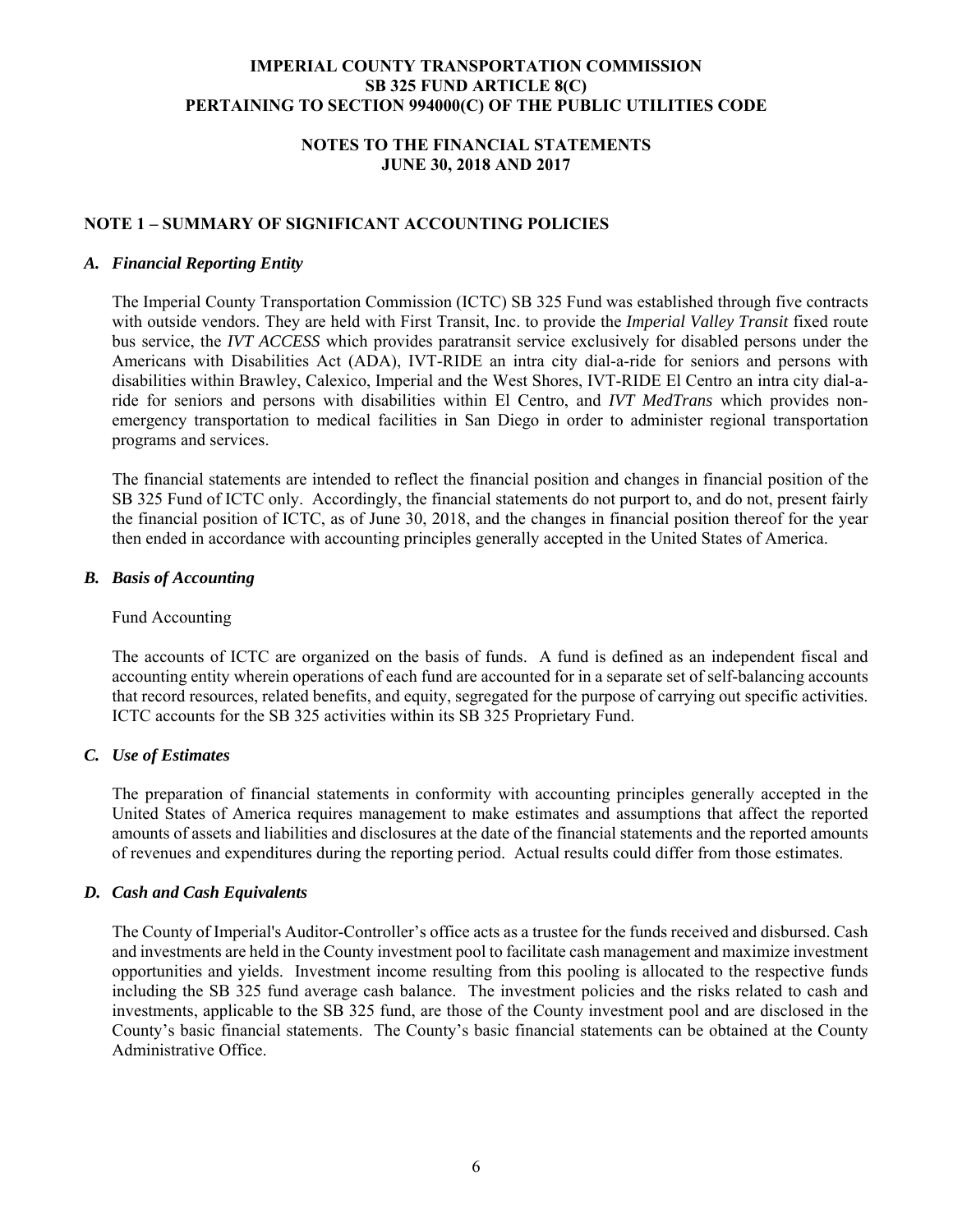## **NOTES TO THE FINANCIAL STATEMENTS JUNE 30, 2018 AND 2017**

## **NOTE 1 – SUMMARY OF SIGNIFICANT ACCOUNTING POLICIES (CONTINUED)**

#### *E. PriorYear Data*

Selected information regarding the prior year has been included in the accompanying financial statements. This information has been included for comparison purposes only and does not represent a complete presentation in accordance with generally accepted accounting principles. Accordingly, such information should be read in conjunction with the SB 325 Fund's prior year financial statements, from which this selected financial data was derived.

## **NOTE 2 – TRANSPORTATION DEVELOPMENT ACT COMPLIANCE REQUIREMENTS**

In accordance with Section 99400(c) of the Public Utilities Code, funds received pursuant to this section may only be used for public transportation services.

ICTC is subject to provisions pursuant to Section 6634 and 6637 of the California Administrative Code (CAC) and Sections 99268.3, 99268.4, and 99268.5 of the Public Utilities Code.

#### **Section 6634**

Pursuant to Section 6634, a transit claimant is precluded from receiving monies from the Local Transportation Fund and the State Transit Assistance Fund in an amount which exceeds the claimant's capital and operating costs less the required fare, local support and the amount received during the year from a city or county to which the operator has provided service beyond its boundaries.

## *Section 6637*

Pursuant to Section 6637, the claimant must maintain its accounts and records in accordance with the Uniform System of Accounts and Records adopted by the State Controller. The Imperial County Transportation Commission did maintain its accounts and records in accordance with the Uniform System of Accounts and Records.

#### *Section 99268.3, 99268.4 and 99268.5*

The Imperial County Transportation Commission has several fare box recovery ratios for the various services.

|            | 2017     | 2017   | 2018     | 2018   |
|------------|----------|--------|----------|--------|
|            | Required | Actual | Required | Actual |
| <b>IVT</b> | 17%      | 21.97% | 17%      | 17.74% |

The blended fare box recovery ratio requirement for IVT is 17.0%.

| <b>IVT</b> Access | $10\%$ | 4.8%    | $10\%$ | $4.5\%$ |
|-------------------|--------|---------|--------|---------|
| <b>IVT RIDE</b>   | 10%    | $5.3\%$ | 10%    | $4.4\%$ |
| MedTrans          | 15%    | $8.1\%$ | 15%    | $9.0\%$ |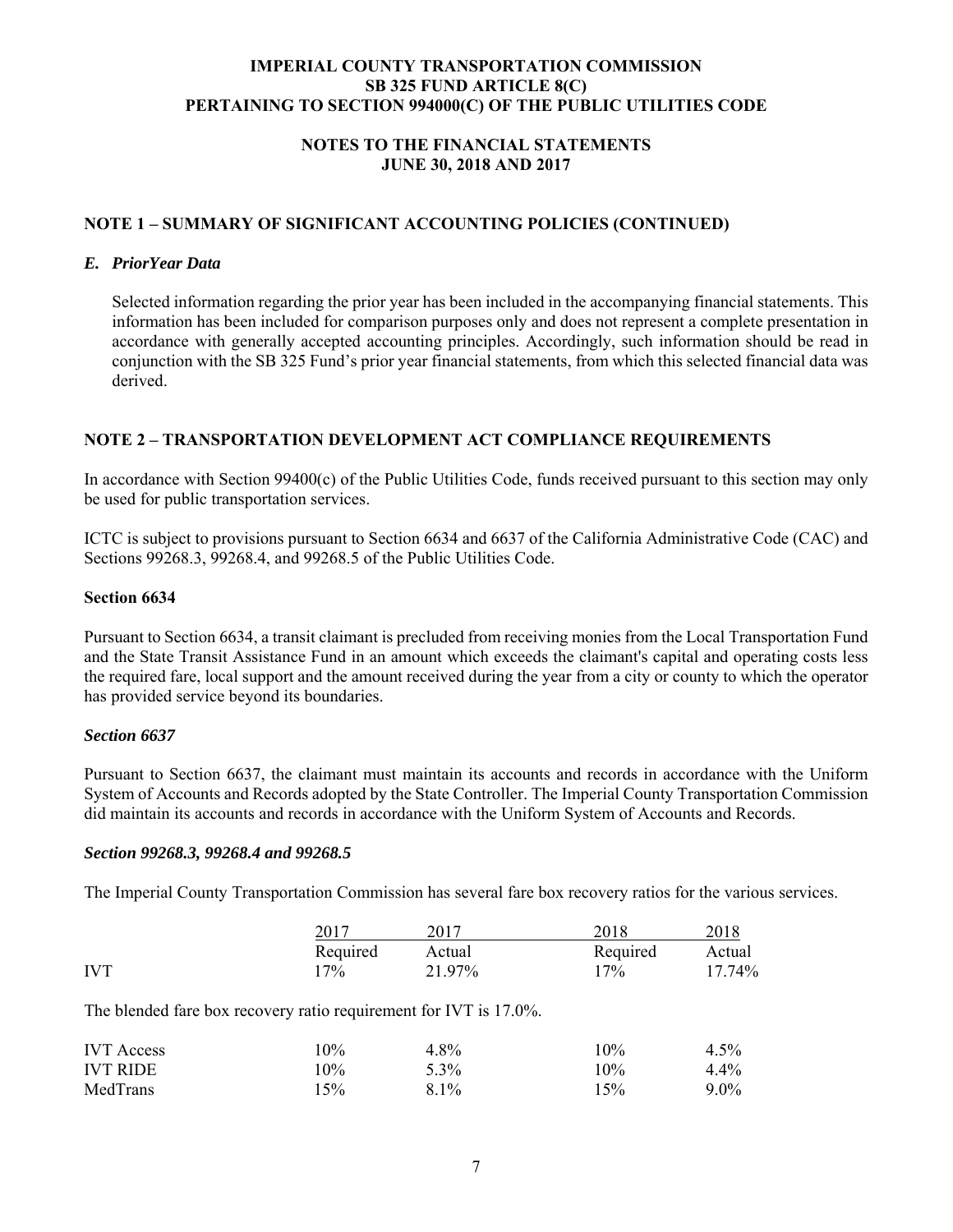## **NOTES TO THE FINANCIAL STATEMENTS JUNE 30, 2018 AND 2017**

## **NOTE 2 – TRANSPORTATION DEVELOPMENT ACT COMPLIANCE REQUIREMENTS (CONTINUED)**

For fiscal year June 30, 2018 the fare box recovery ratio requirement was not met for IVT ACCESS, IVT RIDE (consolidated) or IVT MedTrans.

For fiscal year June 30, 2017 the fare box recovery ratio requirement was not met for IVT ACCESS, IVT RIDE or IVT MedTrans.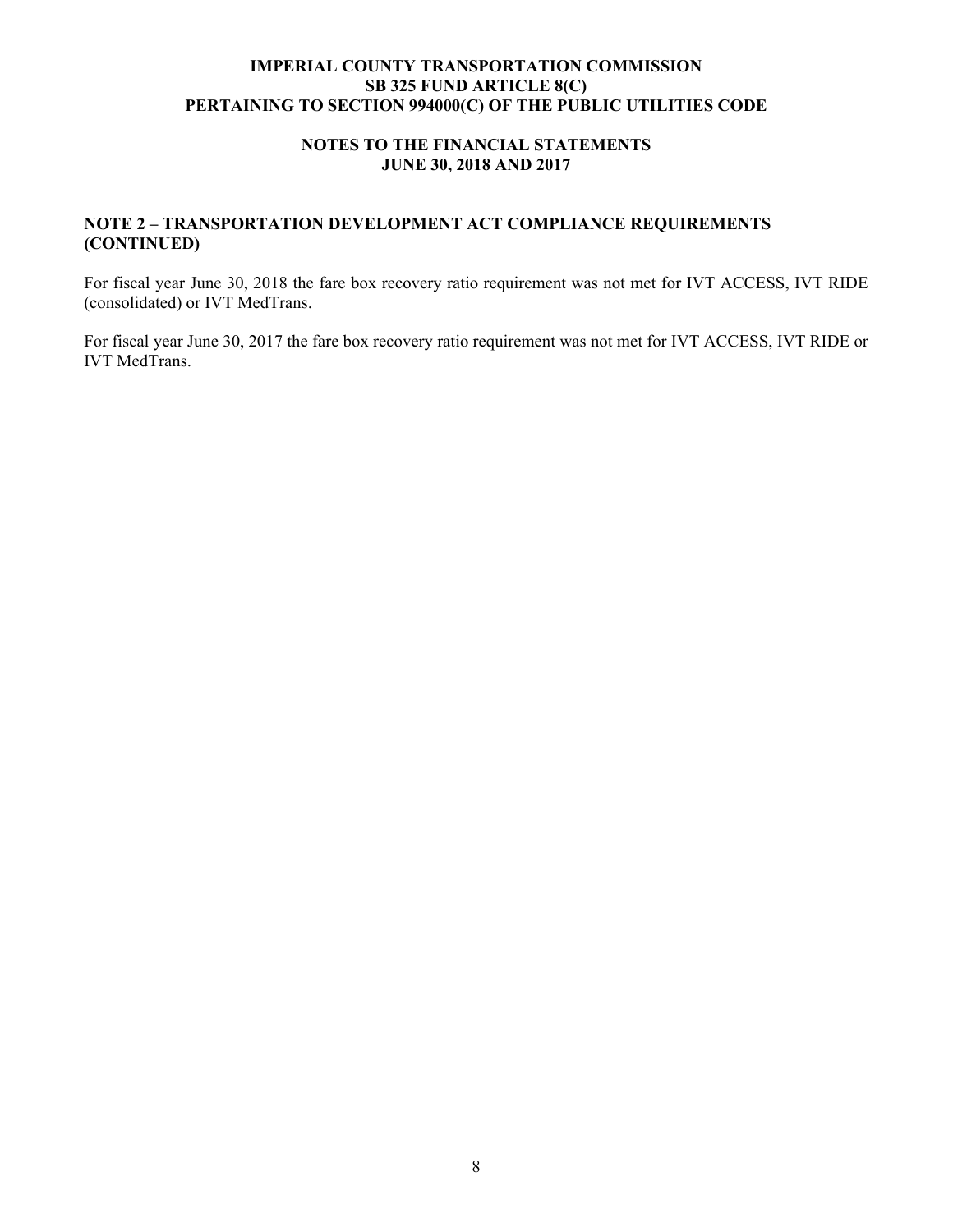

VALUE THE difference

## **INDEPENDENT AUDITORS' REPORT ON INTERNAL CONTROL OVER FINANCIAL REPORTING AND ON COMPLIANCE AND OTHER MATTERS BASED ON AN AUDIT OF FINANCIAL STATEMENTS PERFORMED IN ACCORDANCE WITH** *GOVERNMENT AUDITING STANDARDS*

To the Commission Board Members County of Imperial, California

We have audited, in accordance with the auditing standards generally accepted in the United States of America and the standards applicable to financial audits contained in *Government Auditing Standards* issued by the Comptroller General of the United States, the financial statements of the SB 325 Funds for Article 8(c) of the Imperial County Transportation Commission as of and for the year ended June 30, 2018, and the related notes to the financial statements, which collectively comprise the SB 325 Funds for Article 8(c) of the Imperial County Transportation Commission's financial statements, and have issued our report thereon dated July 2, 2019 .

#### **Internal Control Over Financial Reporting**

In planning and performing our audits of the financial statements, we considered the Imperial County Transportation Commission's internal control over financial reporting (internal control) to determine the audit procedures that are appropriate in the circumstances for the purpose of expressing our opinions on the financial statements, but not for the purpose of expressing an opinion on the effectiveness of the Imperial County Transportation Commission's internal control. Accordingly, we do not express an opinion on the effectiveness of the Imperial County Transportation Commission's internal control.

A *deficiency in internal control* exists when the design or operation of a control does not allow management or employees, in the normal course of performing their assigned functions, to prevent, or detect and correct misstatements on a timely basis. A *material weakness* is a deficiency, or a combination of deficiencies, in internal control such that there is a reasonable possibility that a material misstatement of the entity's financial statements will not be prevented, or detected and corrected on a timely basis. A *significant deficiency* is a deficiency, or a combination of deficiencies, in internal control that is less severe than a material weakness, yet important enough to merit attention by those charge with governance.

Our consideration of internal control was for the limited purpose described in the first paragraph of this section and was not designed to identify all deficiencies in internal control that might be material weaknesses or significant deficiencies. Given these limitations, during our audits we did not identify any deficiencies in internal control that we consider to be material weaknesses. However, material weaknesses may exist that have not been identified.